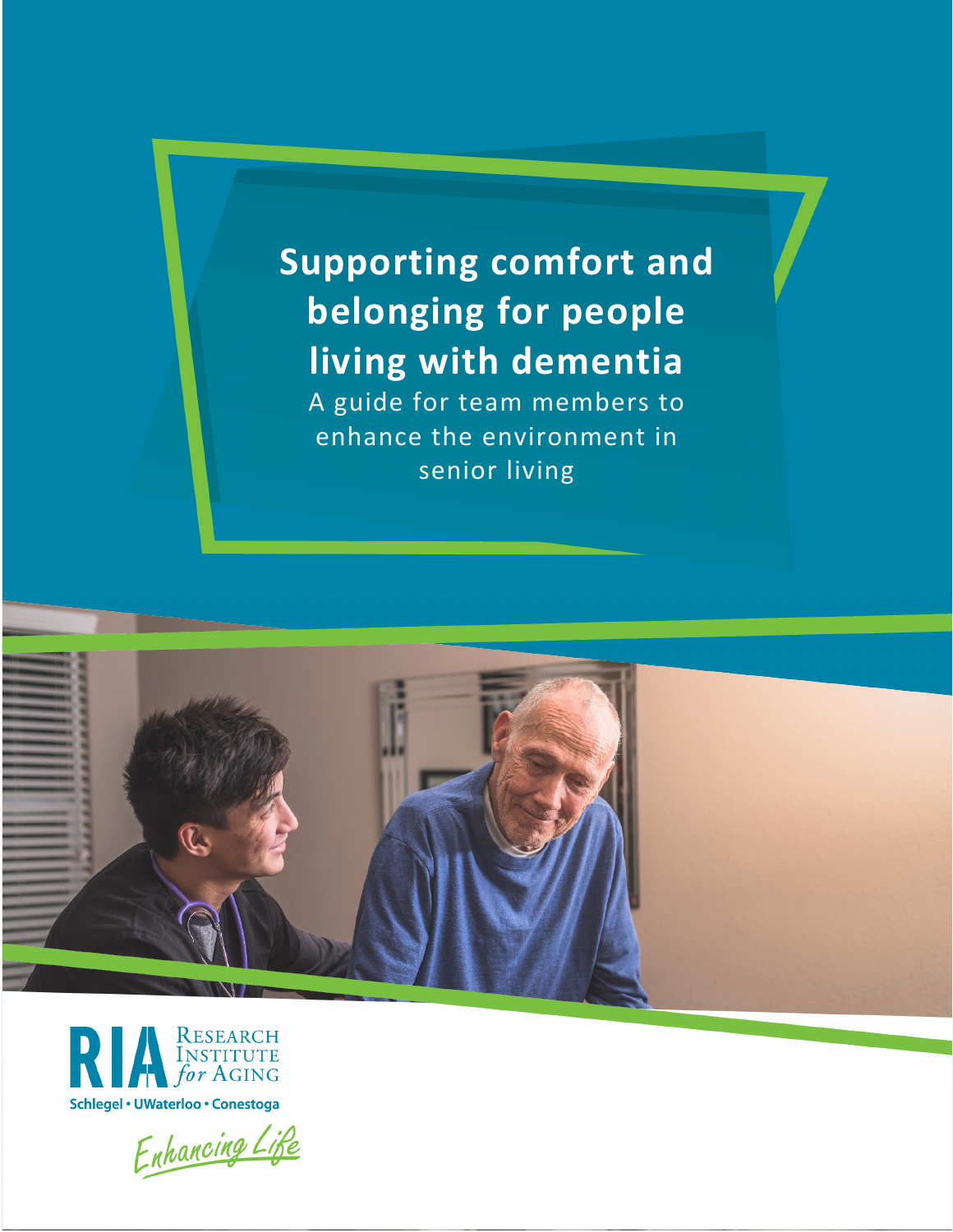# Contents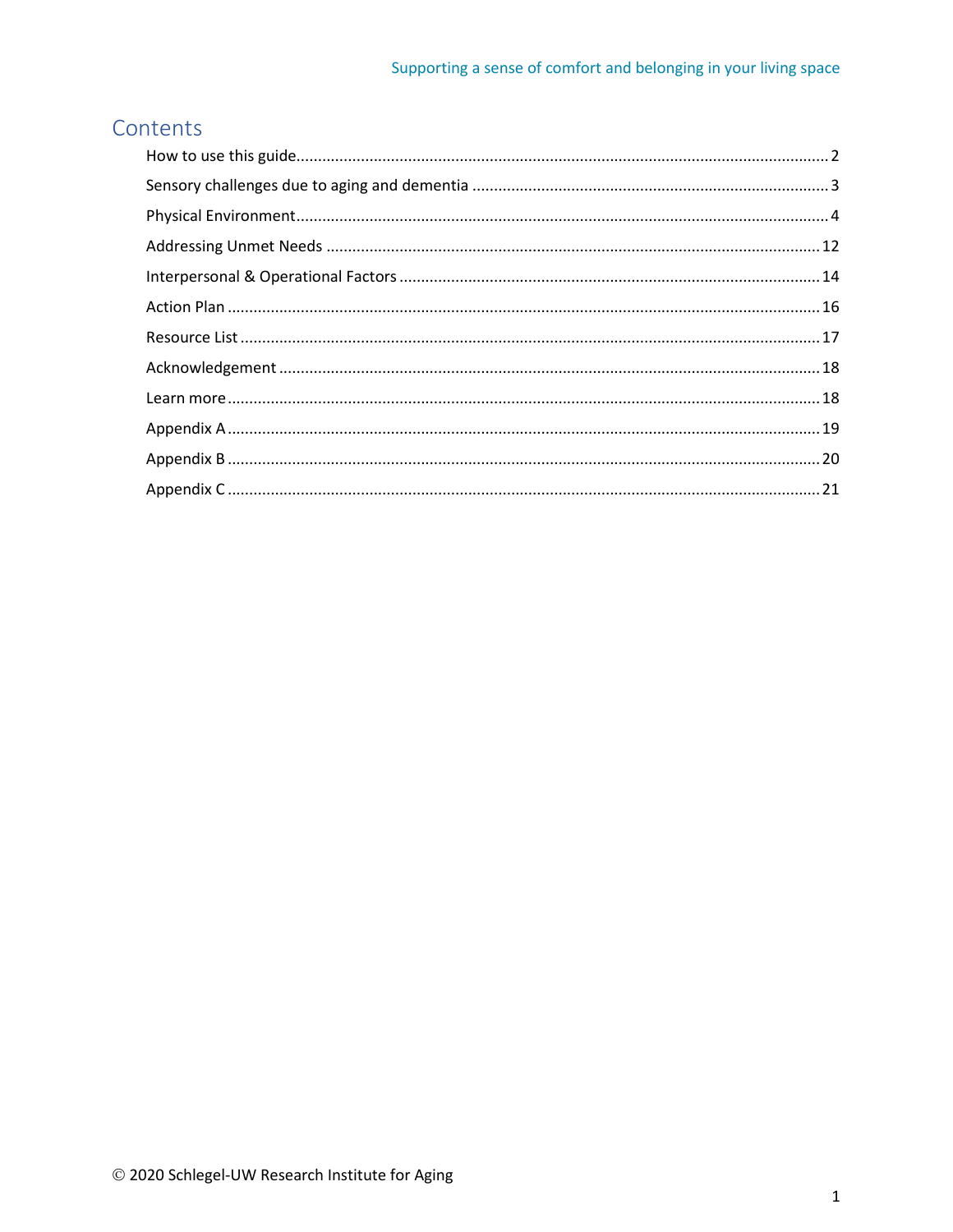# <span id="page-2-0"></span>**How to use this guide**

This guide was created to support team members in assessing senior living environments and discussing opportunities to create a sense of comfort and belonging for people living with dementia, particularly those who repeatedly attempt to exit.

People usually attempt to leave their environment because:

- 1. Walking, exploring and being curious are natural to humans.
- 2. Something in the environment is distressing them and they are trying to get away from it
- 3. Something in the environment is missing and they are trying to find it

This framework *does not* consider the above to be symptoms of dementia, but rather expressions related to environmental, interpersonal and operational factors that do not meet someone's needs. The presence of dementia may increase the person's distress, but it is rarely the root cause. "Wandering" is a common label used to describe adults living with dementia; however, some people may simply be responding to the limitations of their environment.

It is important to help create feelings of comfort and belonging in one's living environment. Appendix A -Figure 1 illustrates how people's sense of belonging improves when their living environment better meets individual needs.

Gather a group of team members and use this guide to look at and assess the living spaces in your home. The following sections include topics to consider that may contribute to personal expressions. Attending to these factors could greatly reduce residents' discomfort.

This guide can be used in all living environments, whether people living with dementia are living separately or alongside people without dementia and in either secured or unsecured living areas.

As you explore the various living spaces in the area where you work, remember to use all your senses and consider features of the living space that could be affecting residents.







**"Good design for dementia is good design for people." – Emi Kiyota, PhD**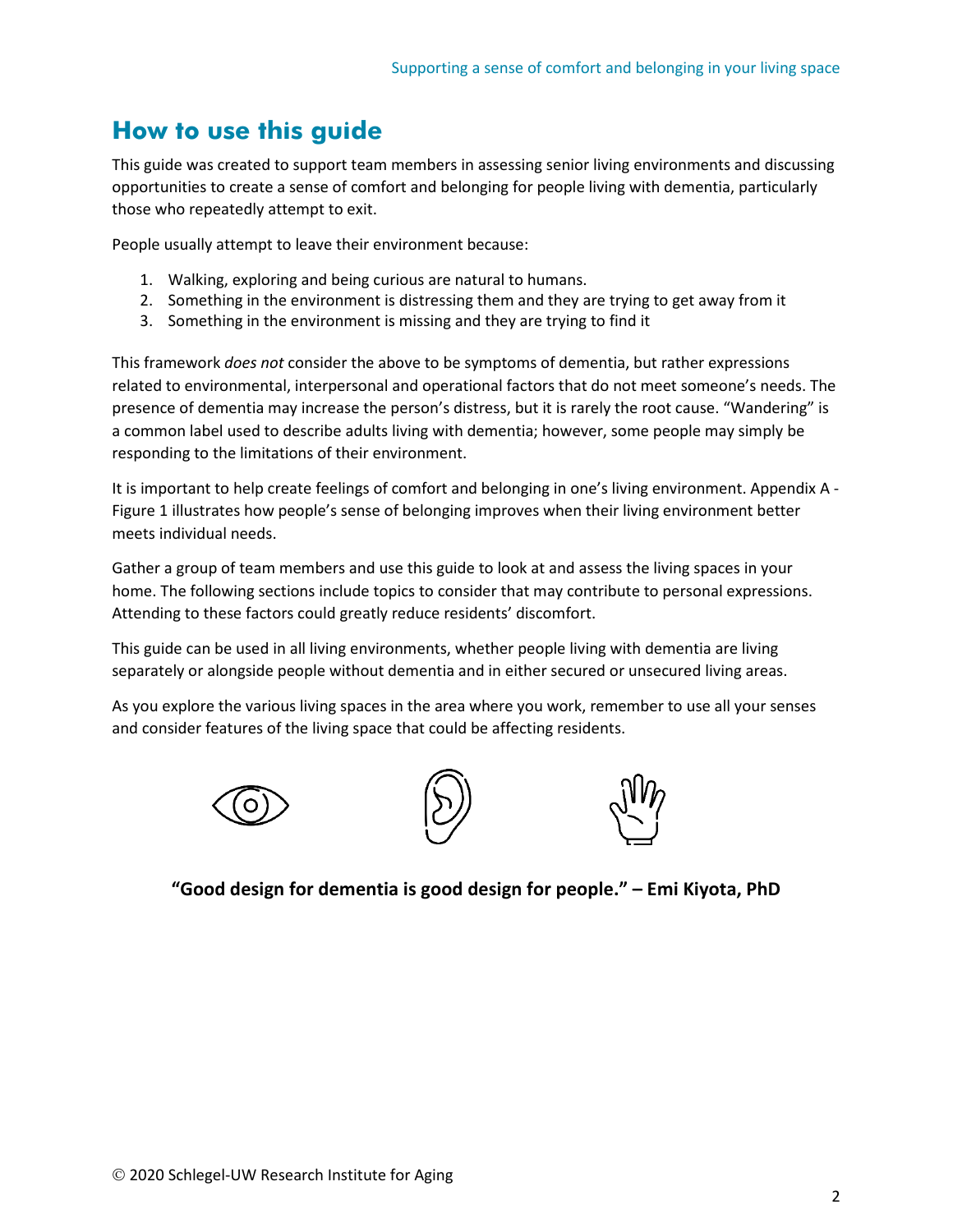# <span id="page-3-0"></span>**Sensory challenges due to aging and dementia**

Many people have challenges due to changes that aging and dementia may cause in the sensory organs. The following is a description of sensory changes to be aware of that may cause an environment to be challenging for a resident (includes information from Agnes HoustonMBE; see also Dementia & Sensory Challenges in resource list).

### **Vision**

- Cataracts and lens thickening cause glare and a yellowing of one's vision
- Macular degeneration and strokes can cause blind spots
- Night vision is impaired; people may misidentify objects and shadows
- It takes longer to adjust between light and dark environments
- Peripheral vision is decreased
- People may have more trouble seeing borders, small print and/or long distances
- There may be decreased spatial awareness and depth perception
- Some conditions cause difficulty looking up or down
- With severe vision loss, the brain may generate visions of things that are not there

### **Hearing**

- Decreased hearing, especially higher frequencies
- Increased sensitivity to loud noises
- Difficulty filtering out background noise or competing conversations
- With severe hearing loss, the brain may generate sounds that are not there

### **Smell/Taste**

- Dementia can affect one's sense of smell
- Many people with dementia smell smoke or foul odors that may cause them to investigate or want to leave
- Changing taste sensations may cause a change in food preferences
- Aging can cause dry mouth, which can cause frequent thirst

### **Touch**

- People may feel cold more often and seek warmth
- Restrictive clothing may cause excessive warmth or discomfort
- People may find certain sensations overwhelming (e.g. water from a shower nozzle)
- People may lack the fine touch sensation to recognise or use certain objects

# **Other Physical/Aging Issues**

- Many age-related conditions cause chronic pain or discomfort
- Weak bladder function can cause a frequent need to find a toilet
- Incontinence and/or constipation can cause discomfort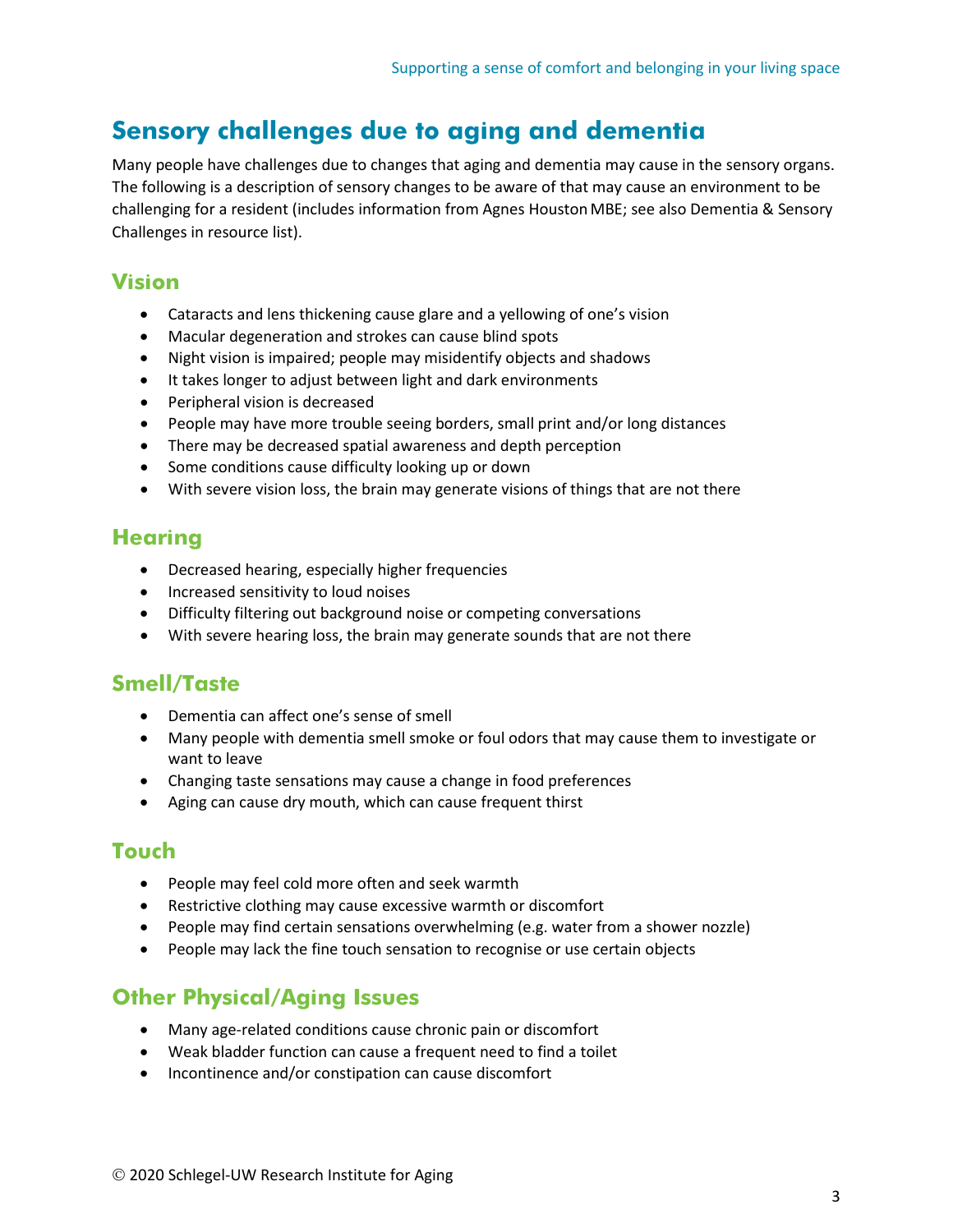# <span id="page-4-0"></span>**Physical Environment**

Many aspects of the built environment can have a positive or negative impact on the people who live there. The following sections highlight some of the most common ones to consider.

# **Acoustic Environment**

The following factors may cause a person to become distressed:

- Overall sound level being too loud
- Unnatural or disturbing sounds
- Competition from background noise

Look around the living space to find possible sources of distressing sounds:

### **Television**

Could any of the television programming be disturbing or confusing to a person living with dementia (e.g., gunfire, violence, confrontational interactions, rapidly moving scenes or images)? Is a television that is not being watched adding to the noise level of the environment?

### **Voices**

Are co-workers speaking or calling out loudly to one another? Does the tone of people's voices sound unhappy, angry or stressed? Are several voices speaking at once?

### **Tips**

No matter how calm and engaging a television program may be, if no residents are intentionally watching it, it contributes to overall noise/distraction and should be turned off.

Even with appropriate television shows, commercial breaks can contain distressing sounds or images. Use DVD's or commercial free streaming services (e.g., Netflix).

Use a decibel (dB) meter (see Resource List on page 15) to record the noise level in a space. For reference: normal conversation is 60 dB, any sustained levels above 70 dB should be thought of as potentially distressing.

To further explore the acoustic environment, refer to Appendix B.

### **Music**

Are the residents responding positively to the music? Were residents asked what type of music they would like to listen to? Is background music or radio overwhelming or distracting? Is the music volume appropriate? Is the music competing with a resident's ability to participate?

### **Pause and Reflect**

- Is there a space that you could go if you wanted to chat with someone?
- Is there competing noise/activity negatively affecting social engagement?
- Are there unnatural sounds that could confuse a resident (e.g., alarm bells, vacuum)?
- Do you use silent call bell and pager systems to eliminate excess noise?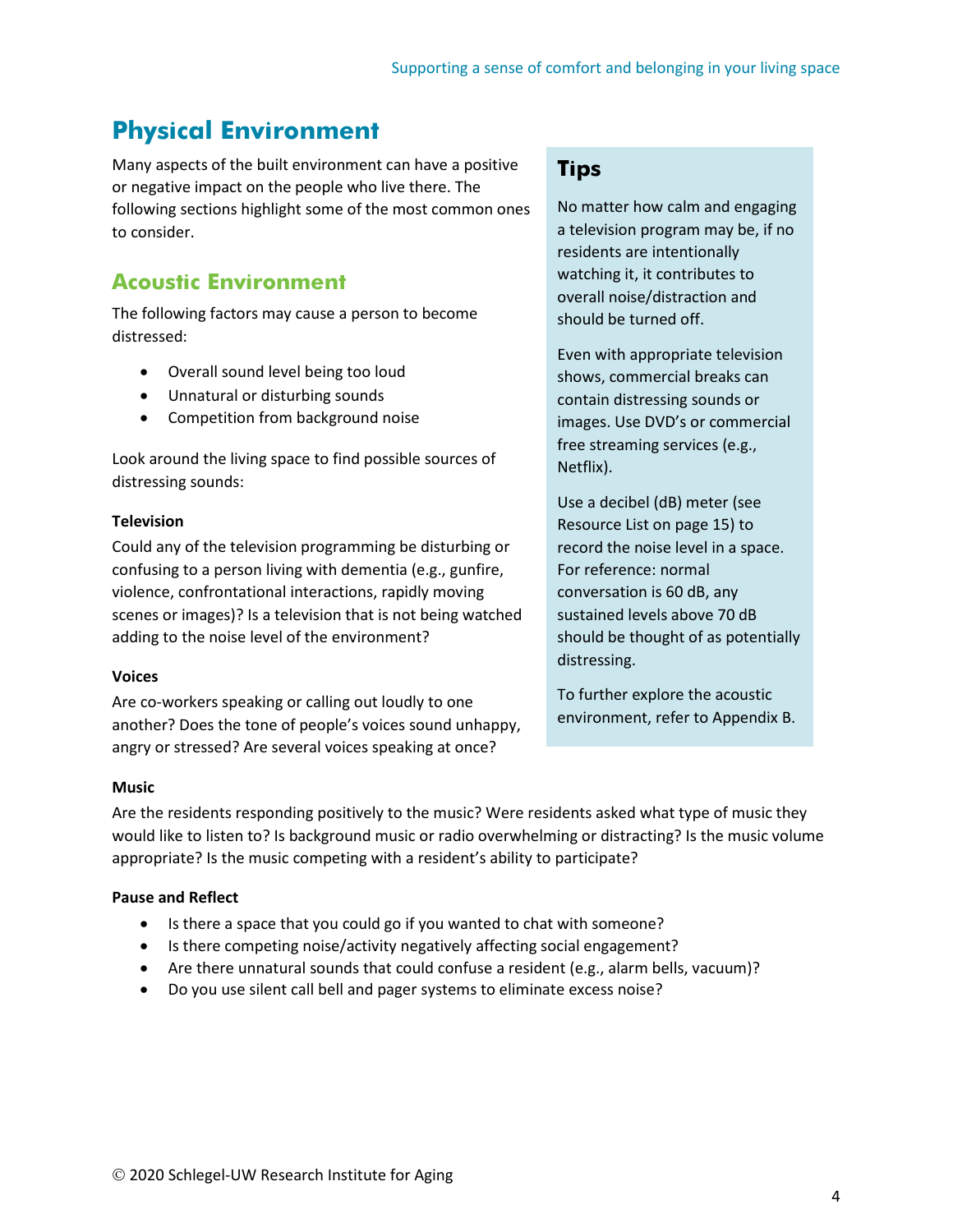

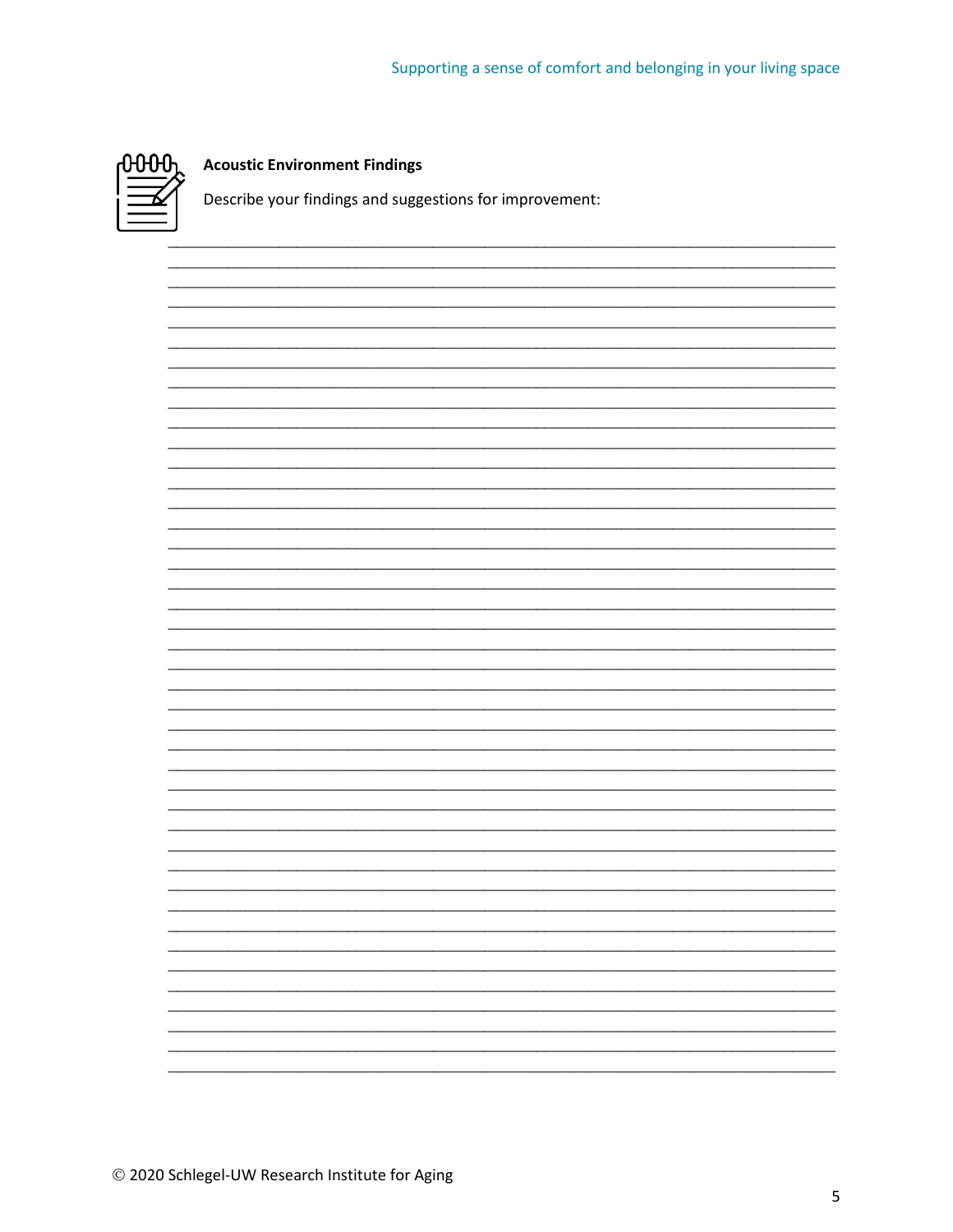# **Lighting**

Improper lighting can lead to confusion and or stress. These aspects of lighting should be considered:

- Intensity of lighting (e.g., too dim or too bright)
- Correct lighting for the time of day
- Correct type of lighting in each location

### **Types of Lighting**

- **Ambient**: soft diffused light without bright spots or shadows; used to light areas for general interaction and navigation (e.g., dining rooms, living rooms and hallways)
- **Targeted**: bright light directed at a work or reading surface (e.g., desk lamp for reading or knitting)
- **Natural**: outdoor light experienced in an outdoor space or through a window/skylight

### **Tips**

Use lamps rather than overhead lighting in living spaces to create soft evening lighting and to avoid light shining directly into people's eyes.

Dimmer switches allow for the lighting to be adjusted in different situations.

Older adults need much more light than younger adults to find their way and complete tasks.

### **Pause and Reflect**

- Is there a space, other than a bedroom, with lighting where you feel you could relax? Is excessive lighting at night contributing to people's confusion or restlessness?
- Investigate the lighting in the environment. How is it different or similar in particular spaces? Is this lighting appropriate for each space?
- Are dimmer switches available to adjust the lighting for the residents?
- During morning and evening routines, is lighting adjusted to help establish day/night cues?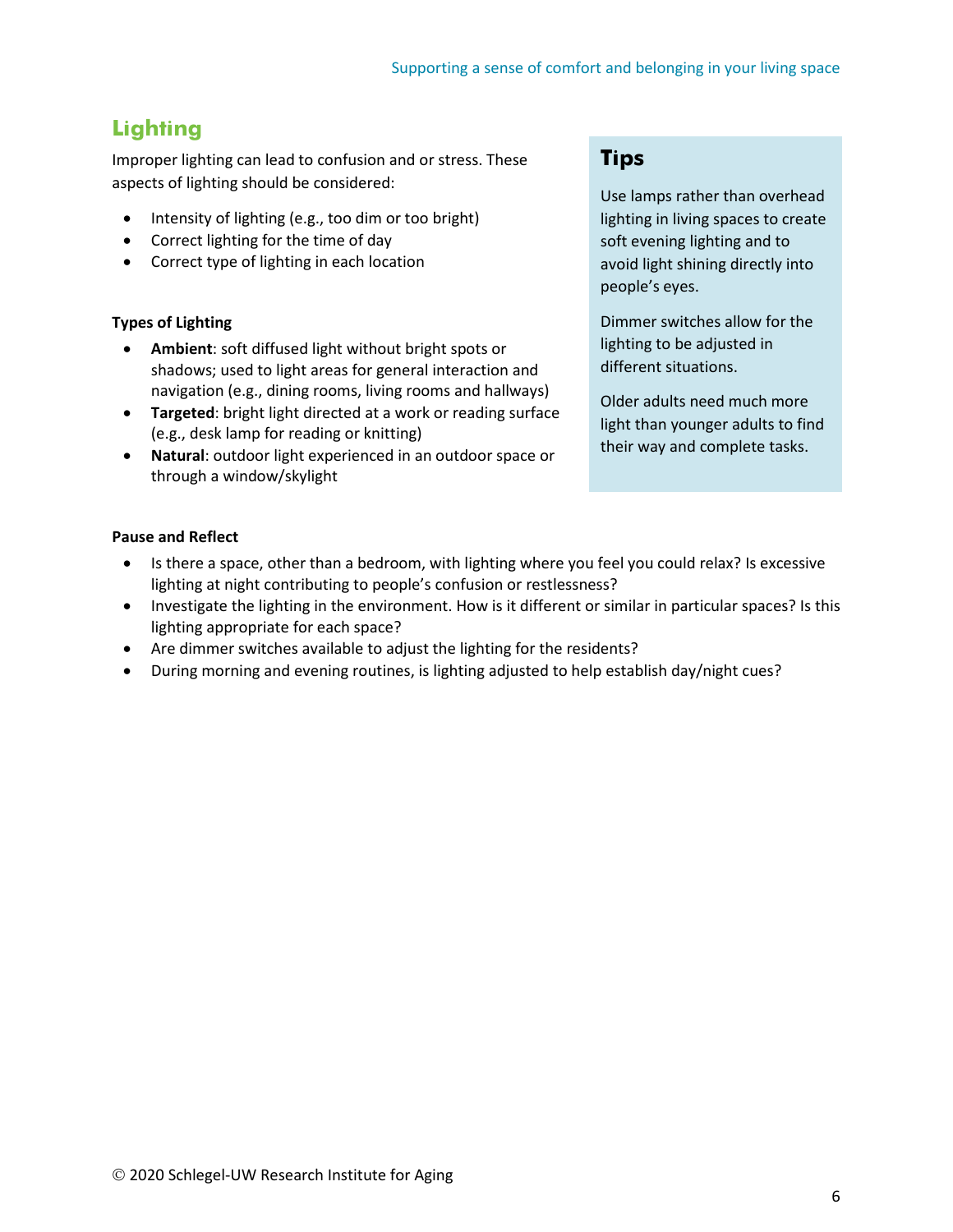

### **Lighting Environment Findings**

Describe your findings and suggestions for improvement:

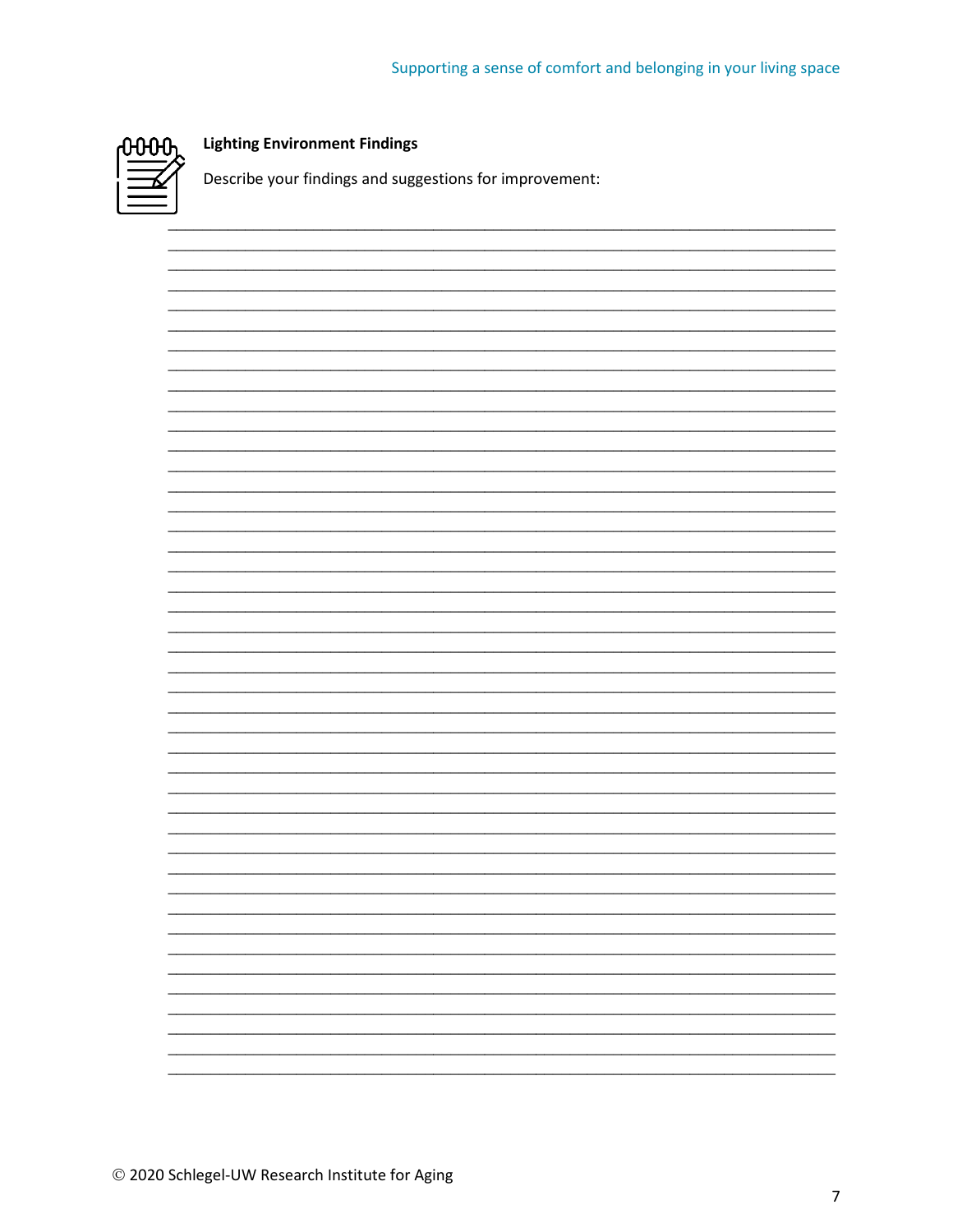# **Flooring & Dècor**

The physical materials used in a space have an effect on the people living within them. Flooring and décor have the ability to make a space comforting and warm as well as confusing and uncomfortable. Consider these aspects of flooring and décor:

- Glare that could make signage, art or flooring difficult to see
- Busy flooring patterns that look like objects; dark stripes or squares that look like holes in the floor
- Overall colour and contrast

#### **Pause and Reflect**

- Do you find the colour choices in the living space relaxing or stressful?
- Do surfaces and or objects look wet or appear to move?
- Is colour or distinctive decoration used to help people differentiate between different rooms or hallways?

### **Tips**

Use colour and contrast to identify doorways, hallways, handrails, bathroom fixtures and other living spaces. Consider a distinctive colour for the washroom door to help with identification.

Bordering colours should be similar and moderately contrast with each other.

Avoid extremes of too much (overwhelming) or too little contrast (difficult to distinguish).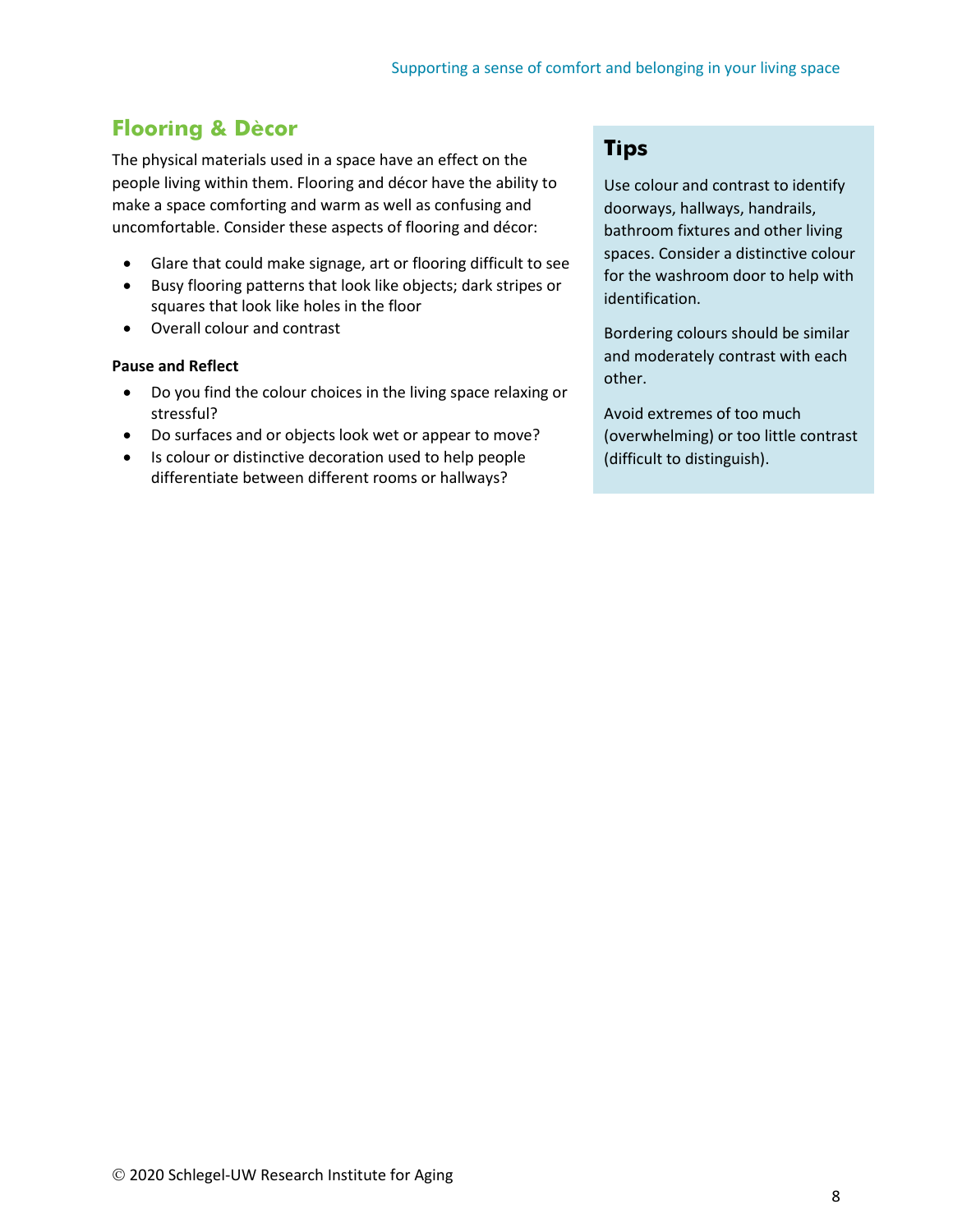### **Flooring & Décor Exercise**

Walk into each living space. How is the colour scheme? Is it confusing? Does the décor or flooring give direction? Are the textures and patterns used overwhelming or hindering movement? Describe what is working and what is not in space below:

Type of Room: New York Changes and Type of Room:

Working well:

Not working well:

Suggest some changes that may work better for the residents:

Type of Room: \_\_\_\_\_\_\_\_\_\_\_\_\_\_\_\_\_\_\_\_\_\_\_

Working well:

Not working well:

Suggest some changes that may work better for the residents:

Repeat this exercise for additional rooms.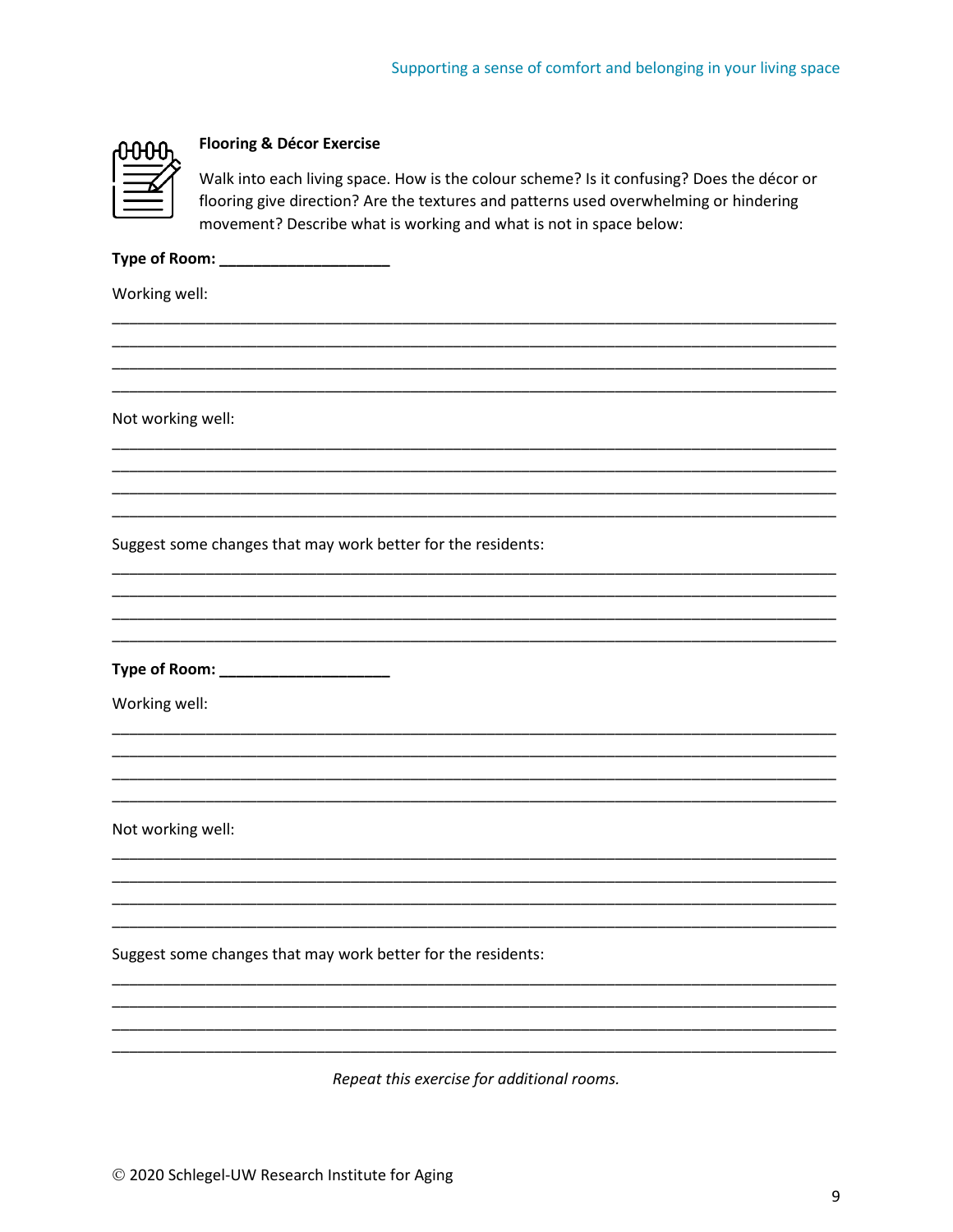# **Wayfinding**

Signs are often used as compensation for a badly-designed or confusing layout. If the environment looks like a normal home and has good wayfinding cues, signs are often not needed. Many aspects of the environment can positively or negatively affect people's ability to find their way. Consider the following:

### **Signage**

Where signs are needed consider them from a resident's perspective:

- Height of signs
- Size and style of lettering
- Colour and contrast
- Use of both words and easily recognizable images
- Signs placed on the door rather than beside it

#### **Room Layout & Furniture**

The following aspects are important:

- A transition between private and public spaces for those who wish to observe, but not fully engage
- Furniture placement should enable engagement and conversation, and provide clear walking pathways

#### **Pause and Reflect**

- Does the layout block freedom of movement or lead people the wrong way?
- Does the space welcome conversation?
- Do people understand the images that are used on the signage (e.g., an image of a toilet rather than human figures to identify a washroom)?
- Are there different sizes and style of furniture for different individuals?
- Is the furniture easily moveable for different configurations? Is the furniture familiar and comfortable?
- Consider whether a window in a door is helpful or distressing to people?
- Are door handles easy to open? Are doors light enough for an older person to push or pull?

### **Tips**

Place signs approximately 4 ft. high and visible to a person sitting or standing. Printed material is read best in black lettering and text should be large enough for aging eyes. For signage use a minimum of 60-point font. Ask a few residents to read the signs aloud to you to see if they can read and understand them.

Features that may detract from a feeling of home:

- Long hallways
- Large social spaces
- Equipment in the hallways
- Nursing station
- Dining/living room not easily seen from bedroom or hallway

Many people try to leave because of unmet needs or stressors. Disguising a door with an overlay does nothing to address these and will not improve the person's well-being. It may even increase a person's distress if they try to engage the objects on the overlay, or if they see an exit sign over a disguised door.

Consider having a doorway parallel to the walking path so it is not a destination at the end of the hallway.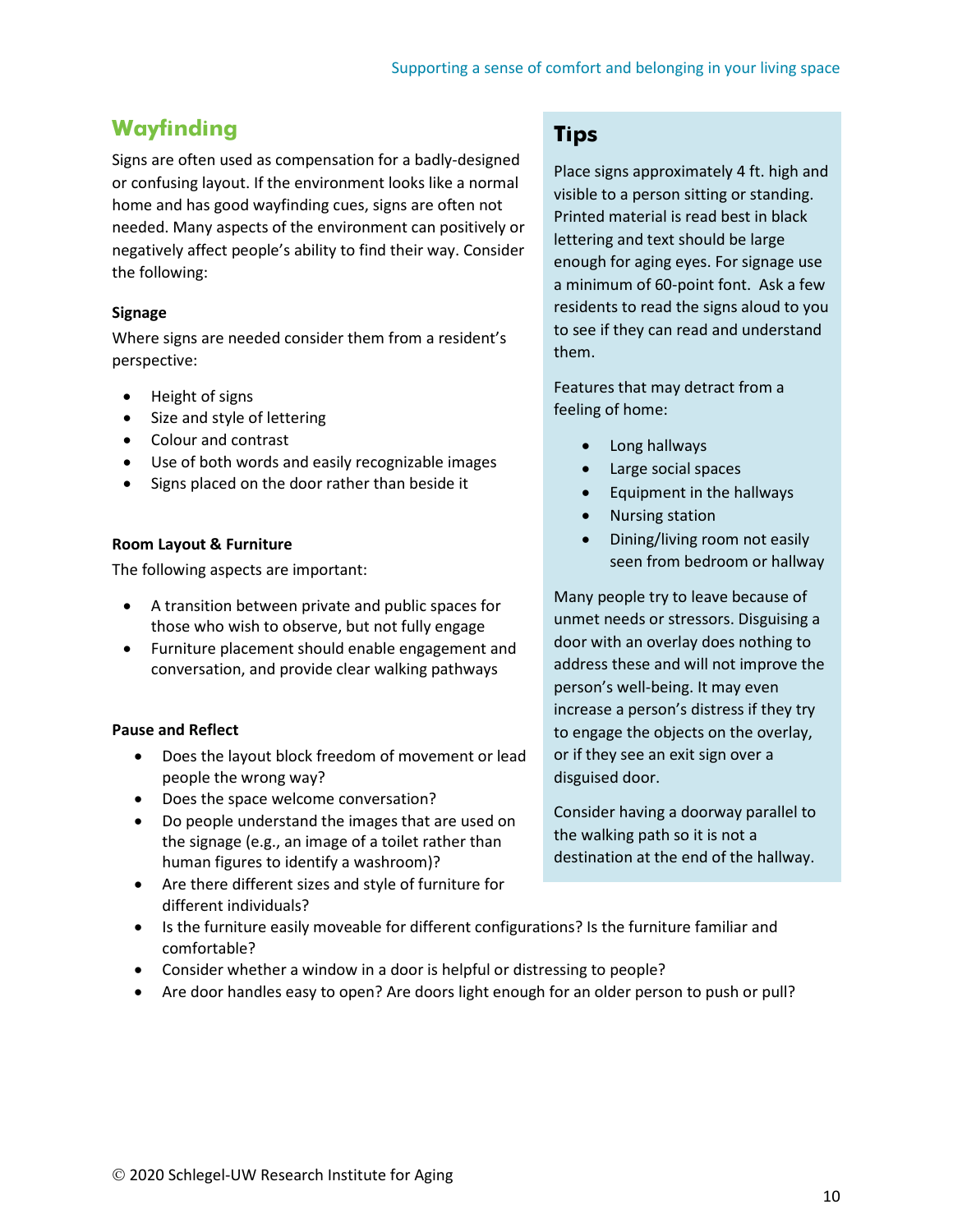

### **Wayfinding Exercise**

Observe different residents' movements at different hours of the day. Pay attention to whether people are positively or negatively engaging with decorations or objects within a room. If not, try moving or replacing them and observe the result. A certain amount of trial and error may be necessary. The solution will vary as different residents move into the living space.

Describe specific areas that need to be improved below:

Are there other spaces or rooms that residents are not using? Are walking paths clear for team members and residents? If spaces are not used what are the possible reasons?

\_\_\_\_\_\_\_\_\_\_\_\_\_\_\_\_\_\_\_\_\_\_\_\_\_\_\_\_\_\_\_\_\_\_\_\_\_\_\_\_\_\_\_\_\_\_\_\_\_\_\_\_\_\_\_\_\_\_\_\_\_\_\_\_\_\_\_\_\_\_\_\_\_\_\_\_\_\_\_\_\_\_\_\_\_ \_\_\_\_\_\_\_\_\_\_\_\_\_\_\_\_\_\_\_\_\_\_\_\_\_\_\_\_\_\_\_\_\_\_\_\_\_\_\_\_\_\_\_\_\_\_\_\_\_\_\_\_\_\_\_\_\_\_\_\_\_\_\_\_\_\_\_\_\_\_\_\_\_\_\_\_\_\_\_\_\_\_\_\_\_ \_\_\_\_\_\_\_\_\_\_\_\_\_\_\_\_\_\_\_\_\_\_\_\_\_\_\_\_\_\_\_\_\_\_\_\_\_\_\_\_\_\_\_\_\_\_\_\_\_\_\_\_\_\_\_\_\_\_\_\_\_\_\_\_\_\_\_\_\_\_\_\_\_\_\_\_\_\_\_\_\_\_\_\_\_ \_\_\_\_\_\_\_\_\_\_\_\_\_\_\_\_\_\_\_\_\_\_\_\_\_\_\_\_\_\_\_\_\_\_\_\_\_\_\_\_\_\_\_\_\_\_\_\_\_\_\_\_\_\_\_\_\_\_\_\_\_\_\_\_\_\_\_\_\_\_\_\_\_\_\_\_\_\_\_\_\_\_\_\_\_ \_\_\_\_\_\_\_\_\_\_\_\_\_\_\_\_\_\_\_\_\_\_\_\_\_\_\_\_\_\_\_\_\_\_\_\_\_\_\_\_\_\_\_\_\_\_\_\_\_\_\_\_\_\_\_\_\_\_\_\_\_\_\_\_\_\_\_\_\_\_\_\_\_\_\_\_\_\_\_\_\_\_\_\_\_

Describe your interpretations below: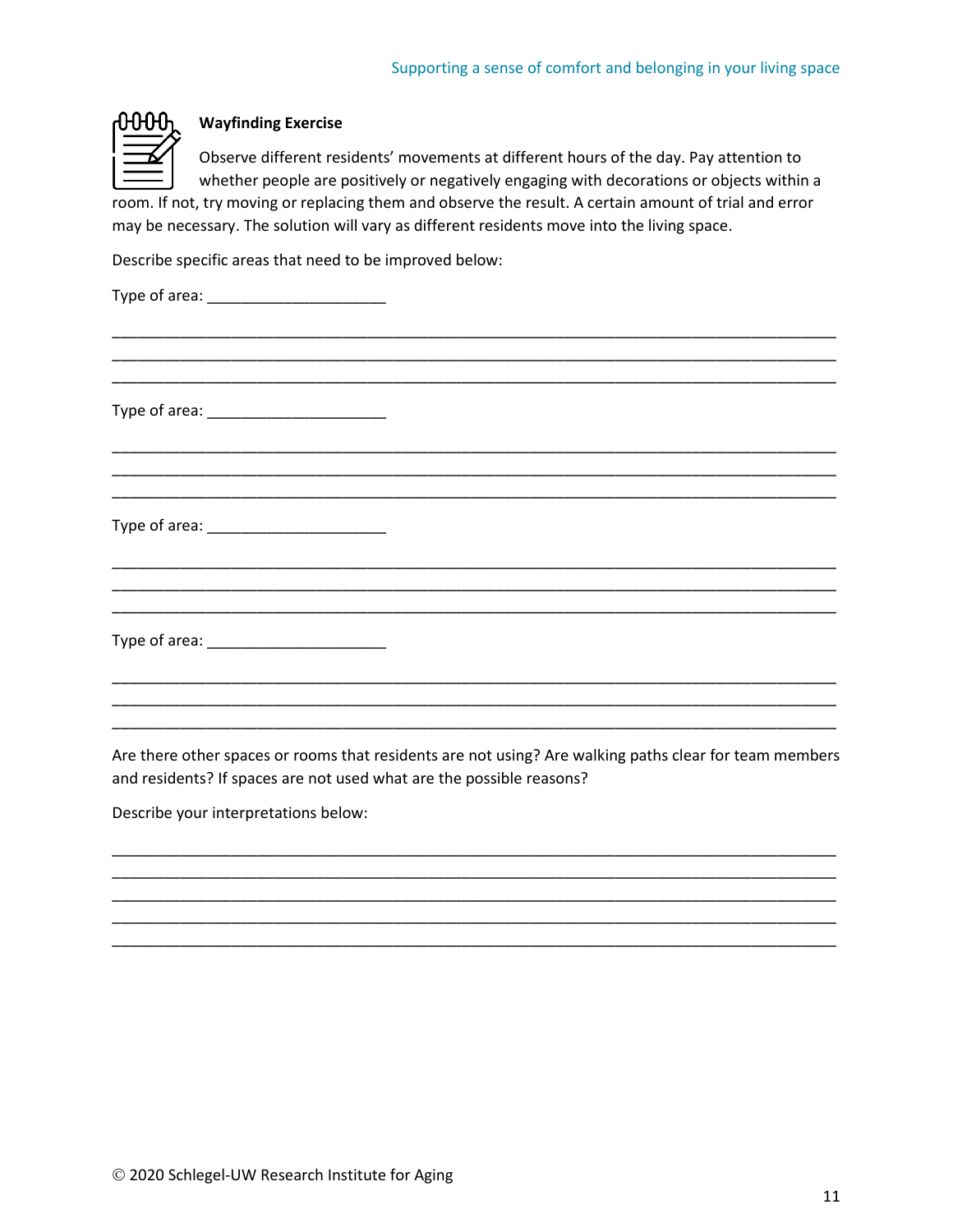# <span id="page-12-0"></span>**Addressing Unmet Needs**

Residents may be searching for something outside their living space because what is available to them is not meeting their needs. The following categories are aspects of a person's life where they may need additional support to improve their quality of life:

- Movement, exercise, diversion
- Meaningful activities and leisure pursuits
- Connections
- Caregiving opportunities

#### **Pause and Reflect**

- Are there opportunities for variety, spontaneity and joyful moments in daily life?
- Are the person's five senses stimulated in various ways throughout the week?
- Are people's individual leisure preferences identified and supported?
- Are there long periods of time where residents are disengaged?
- Do team members work in collaboration with the recreation team to promote engagement throughout the day?
- Do we regularly offer everyone an opportunity to join group activities even if they have not participated previously?
- Do team members provide adequate support to help residents initiate conversations and/or activities (e.g., starting a book or a puzzle with the resident to be sure that they can continue; helping start a conversation between residents that they can continue)?

### **Tips**

Reflect on your own interests and talents outside of your job description. Do you have interests in common with any of your residents? Use this knowledge to find ways to positively engage people in the course of your day.

Discuss ways your team members can support each other in order to make time to engage one or more residents during the day.

Schedule regular walks outside the living area for people who wish to walk greater distances and/or explore different environments. This can also be spontaneous, and can be initiated by any team member as well as family members and/or volunteers. During inclement weather one could visit other living spaces or common community areas.

Going for a walk is a great way for residents and team members to strengthen their relationships with each other.

To explore other ways to support wellbeing, refer to Appendix C.

- Are team members using toilet schedules for those who may have difficulty finding a toilet independently?
- Are there opportunities for people who are awake at night to engage in activities, or are residents expected to stay in bed all night?
- Are people being assessed for pain or discomfort?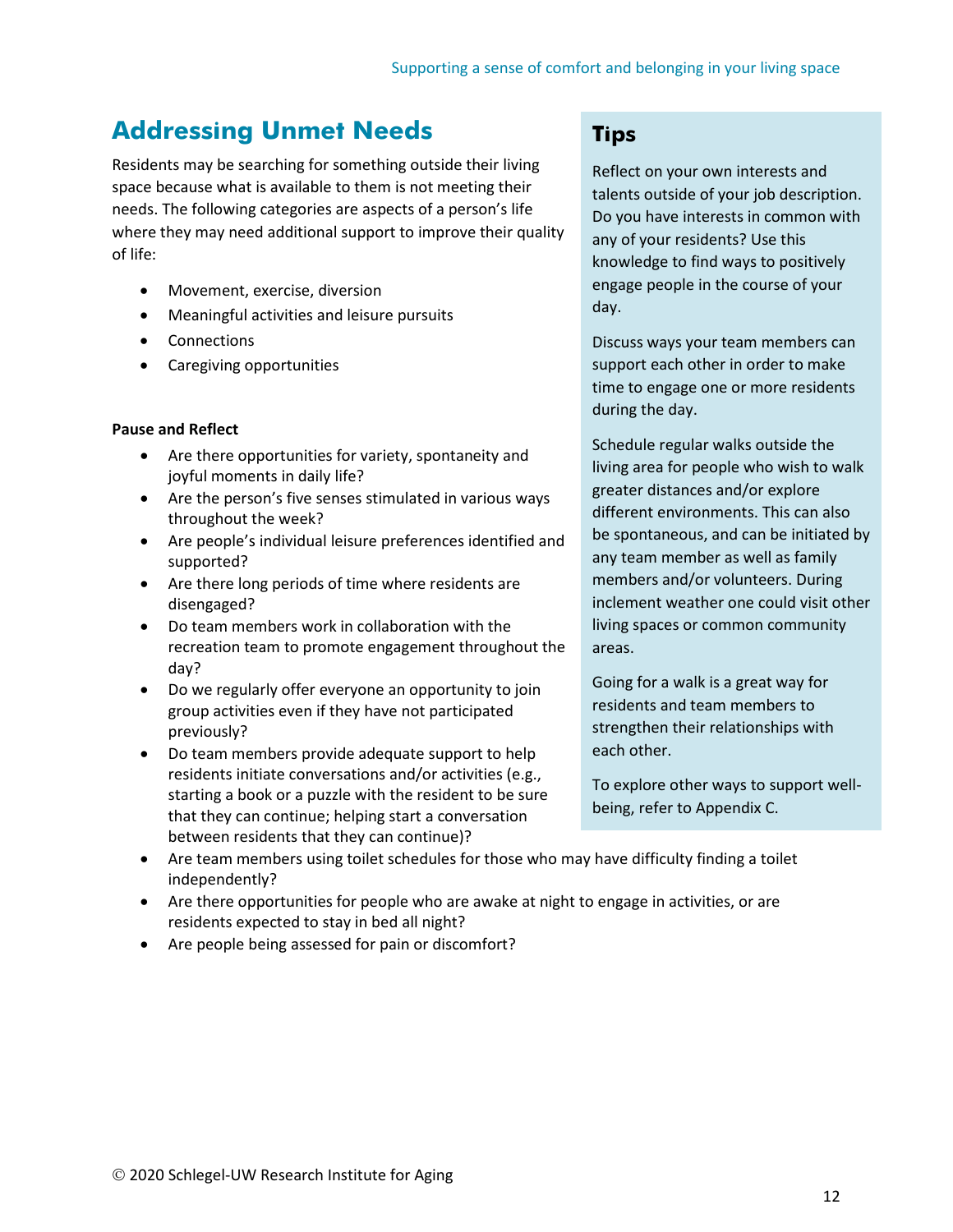

#### **Fulfilling Unmet Needs Exercise**

The following exercise needs to be completed for each resident individually because each person's needs are unique to them. This could be completed as part of a care plan update.

Movement, exercise, diversion: Does the person have a regular opportunity to walk and to go outside?

\_\_\_\_\_\_\_\_\_\_\_\_\_\_\_\_\_\_\_\_\_\_\_\_\_\_\_\_\_\_\_\_\_\_\_\_\_\_\_\_\_\_\_\_\_\_\_\_\_\_\_\_\_\_\_\_\_\_\_\_\_\_\_\_\_\_\_\_\_\_\_\_\_\_\_\_\_\_\_\_\_\_

Meaningful activities and leisure pursuits: Is the person bored? Are activities meaningful to the person? Are they too simple or too complex for participation? Is the activity space conducive to the person's participation? Does the person's activity serve a visible purpose (as opposed to "busy work")?

\_\_\_\_\_\_\_\_\_\_\_\_\_\_\_\_\_\_\_\_\_\_\_\_\_\_\_\_\_\_\_\_\_\_\_\_\_\_\_\_\_\_\_\_\_\_\_\_\_\_\_\_\_\_\_\_\_\_\_\_\_\_\_\_\_\_\_\_\_\_\_\_\_\_\_\_\_\_\_\_\_\_\_\_\_ \_\_\_\_\_\_\_\_\_\_\_\_\_\_\_\_\_\_\_\_\_\_\_\_\_\_\_\_\_\_\_\_\_\_\_\_\_\_\_\_\_\_\_\_\_\_\_\_\_\_\_\_\_\_\_\_\_\_\_\_\_\_\_\_\_\_\_\_\_\_\_\_\_\_\_\_\_\_\_\_\_\_\_\_\_ \_\_\_\_\_\_\_\_\_\_\_\_\_\_\_\_\_\_\_\_\_\_\_\_\_\_\_\_\_\_\_\_\_\_\_\_\_\_\_\_\_\_\_\_\_\_\_\_\_\_\_\_\_\_\_\_\_\_\_\_\_\_\_\_\_\_\_\_\_\_\_\_\_\_\_\_\_\_\_\_\_\_\_\_\_ \_\_\_\_\_\_\_\_\_\_\_\_\_\_\_\_\_\_\_\_\_\_\_\_\_\_\_\_\_\_\_\_\_\_\_\_\_\_\_\_\_\_\_\_\_\_\_\_\_\_\_\_\_\_\_\_\_\_\_\_\_\_\_\_\_\_\_\_\_\_\_\_\_\_\_\_\_\_\_\_\_\_\_\_\_ \_\_\_\_\_\_\_\_\_\_\_\_\_\_\_\_\_\_\_\_\_\_\_\_\_\_\_\_\_\_\_\_\_\_\_\_\_\_\_\_\_\_\_\_\_\_\_\_\_\_\_\_\_\_\_\_\_\_\_\_\_\_\_\_\_\_\_\_\_\_\_\_\_\_\_\_\_\_\_\_\_\_\_\_\_

Connections: Is the family a regular presence in the person's life? Are there ways in which the person can stay better connected to people of various ages, plants, pets, leisure pursuits or spirituality?

\_\_\_\_\_\_\_\_\_\_\_\_\_\_\_\_\_\_\_\_\_\_\_\_\_\_\_\_\_\_\_\_\_\_\_\_\_\_\_\_\_\_\_\_\_\_\_\_\_\_\_\_\_\_\_\_\_\_\_\_\_\_\_\_\_\_\_\_\_\_\_\_\_\_\_\_\_\_\_\_\_\_\_\_\_ \_\_\_\_\_\_\_\_\_\_\_\_\_\_\_\_\_\_\_\_\_\_\_\_\_\_\_\_\_\_\_\_\_\_\_\_\_\_\_\_\_\_\_\_\_\_\_\_\_\_\_\_\_\_\_\_\_\_\_\_\_\_\_\_\_\_\_\_\_\_\_\_\_\_\_\_\_\_\_\_\_\_\_\_\_ \_\_\_\_\_\_\_\_\_\_\_\_\_\_\_\_\_\_\_\_\_\_\_\_\_\_\_\_\_\_\_\_\_\_\_\_\_\_\_\_\_\_\_\_\_\_\_\_\_\_\_\_\_\_\_\_\_\_\_\_\_\_\_\_\_\_\_\_\_\_\_\_\_\_\_\_\_\_\_\_\_\_\_\_\_ \_\_\_\_\_\_\_\_\_\_\_\_\_\_\_\_\_\_\_\_\_\_\_\_\_\_\_\_\_\_\_\_\_\_\_\_\_\_\_\_\_\_\_\_\_\_\_\_\_\_\_\_\_\_\_\_\_\_\_\_\_\_\_\_\_\_\_\_\_\_\_\_\_\_\_\_\_\_\_\_\_\_\_\_\_ \_\_\_\_\_\_\_\_\_\_\_\_\_\_\_\_\_\_\_\_\_\_\_\_\_\_\_\_\_\_\_\_\_\_\_\_\_\_\_\_\_\_\_\_\_\_\_\_\_\_\_\_\_\_\_\_\_\_\_\_\_\_\_\_\_\_\_\_\_\_\_\_\_\_\_\_\_\_\_\_\_\_\_\_\_

Caregiving opportunities: Does the person have opportunities to give care to others (human or otherwise), or to contribute to daily life in the home in a material way? Are the person's input and opinions asked about on a regular basis?

\_\_\_\_\_\_\_\_\_\_\_\_\_\_\_\_\_\_\_\_\_\_\_\_\_\_\_\_\_\_\_\_\_\_\_\_\_\_\_\_\_\_\_\_\_\_\_\_\_\_\_\_\_\_\_\_\_\_\_\_\_\_\_\_\_\_\_\_\_\_\_\_\_\_\_\_\_\_\_\_\_\_\_\_\_ \_\_\_\_\_\_\_\_\_\_\_\_\_\_\_\_\_\_\_\_\_\_\_\_\_\_\_\_\_\_\_\_\_\_\_\_\_\_\_\_\_\_\_\_\_\_\_\_\_\_\_\_\_\_\_\_\_\_\_\_\_\_\_\_\_\_\_\_\_\_\_\_\_\_\_\_\_\_\_\_\_\_\_\_\_ \_\_\_\_\_\_\_\_\_\_\_\_\_\_\_\_\_\_\_\_\_\_\_\_\_\_\_\_\_\_\_\_\_\_\_\_\_\_\_\_\_\_\_\_\_\_\_\_\_\_\_\_\_\_\_\_\_\_\_\_\_\_\_\_\_\_\_\_\_\_\_\_\_\_\_\_\_\_\_\_\_\_\_\_\_ \_\_\_\_\_\_\_\_\_\_\_\_\_\_\_\_\_\_\_\_\_\_\_\_\_\_\_\_\_\_\_\_\_\_\_\_\_\_\_\_\_\_\_\_\_\_\_\_\_\_\_\_\_\_\_\_\_\_\_\_\_\_\_\_\_\_\_\_\_\_\_\_\_\_\_\_\_\_\_\_\_\_\_\_\_ \_\_\_\_\_\_\_\_\_\_\_\_\_\_\_\_\_\_\_\_\_\_\_\_\_\_\_\_\_\_\_\_\_\_\_\_\_\_\_\_\_\_\_\_\_\_\_\_\_\_\_\_\_\_\_\_\_\_\_\_\_\_\_\_\_\_\_\_\_\_\_\_\_\_\_\_\_\_\_\_\_\_\_\_\_

\_\_\_\_\_\_\_\_\_\_\_\_\_\_\_\_\_\_\_\_\_\_\_\_\_\_\_\_\_\_\_\_\_\_\_\_\_\_\_\_\_\_\_\_\_\_\_\_\_\_\_\_\_\_\_\_\_\_\_\_\_\_\_\_\_\_\_\_\_\_\_\_\_\_\_\_\_\_\_\_\_\_\_\_\_ \_\_\_\_\_\_\_\_\_\_\_\_\_\_\_\_\_\_\_\_\_\_\_\_\_\_\_\_\_\_\_\_\_\_\_\_\_\_\_\_\_\_\_\_\_\_\_\_\_\_\_\_\_\_\_\_\_\_\_\_\_\_\_\_\_\_\_\_\_\_\_\_\_\_\_\_\_\_\_\_\_\_\_\_\_ \_\_\_\_\_\_\_\_\_\_\_\_\_\_\_\_\_\_\_\_\_\_\_\_\_\_\_\_\_\_\_\_\_\_\_\_\_\_\_\_\_\_\_\_\_\_\_\_\_\_\_\_\_\_\_\_\_\_\_\_\_\_\_\_\_\_\_\_\_\_\_\_\_\_\_\_\_\_\_\_\_\_\_\_\_ \_\_\_\_\_\_\_\_\_\_\_\_\_\_\_\_\_\_\_\_\_\_\_\_\_\_\_\_\_\_\_\_\_\_\_\_\_\_\_\_\_\_\_\_\_\_\_\_\_\_\_\_\_\_\_\_\_\_\_\_\_\_\_\_\_\_\_\_\_\_\_\_\_\_\_\_\_\_\_\_\_\_\_\_\_ \_\_\_\_\_\_\_\_\_\_\_\_\_\_\_\_\_\_\_\_\_\_\_\_\_\_\_\_\_\_\_\_\_\_\_\_\_\_\_\_\_\_\_\_\_\_\_\_\_\_\_\_\_\_\_\_\_\_\_\_\_\_\_\_\_\_\_\_\_\_\_\_\_\_\_\_\_\_\_\_\_\_\_\_\_ \_\_\_\_\_\_\_\_\_\_\_\_\_\_\_\_\_\_\_\_\_\_\_\_\_\_\_\_\_\_\_\_\_\_\_\_\_\_\_\_\_\_\_\_\_\_\_\_\_\_\_\_\_\_\_\_\_\_\_\_\_\_\_\_\_\_\_\_\_\_\_\_\_\_\_\_\_\_\_\_\_\_\_\_\_

Describe your findings and suggestions for improvement: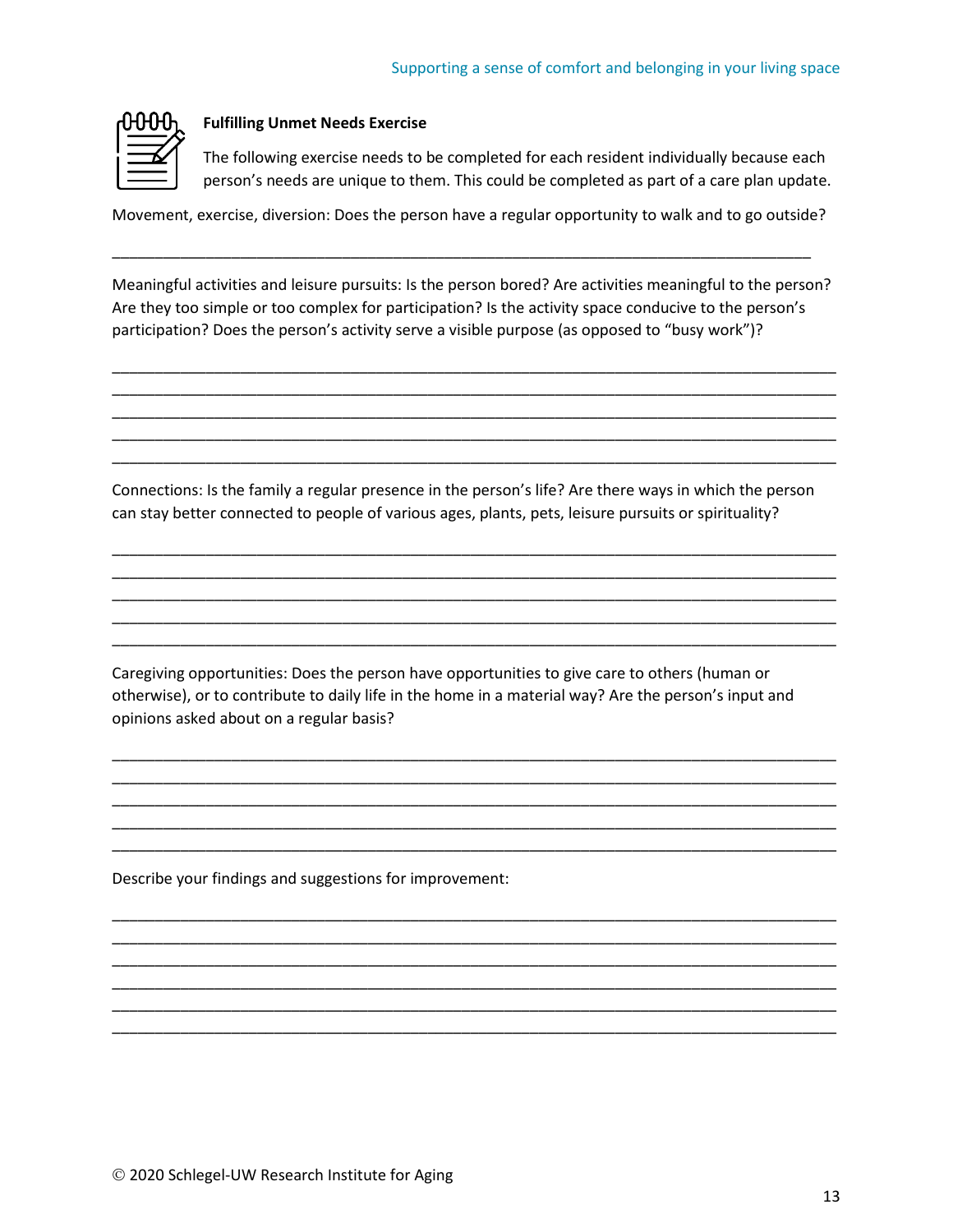# <span id="page-14-0"></span>**Interpersonal & Operational Factors**

In addition to the physical environment, interpersonal and operational factors can cause distress or attempts to go elsewhere. These factors also can enhance or diminish each domain of well-being used in this guide (identity, connectedness, security, autonomy, meaning, growth and joy).

### **Interpersonal Factors**

#### **Communication**

Good communication skills improve understanding, show respect, and help people feel connected and safe. Positive body language creates a feeling of acceptance, while the opposite can feel like anger or disapproval and may lead someone to want to go elsewhere. Good communication also seeks input and direction and helps the person to be in control.

#### **Pause and Reflect**

- Are optimal communication skills used in interactions, to be sure the person can connect, understand, and be understood?
- Is each team member's body language and tone of voice open and accepting, to match their words?
- Are word choices consistent with a person's background and culture?

### **Authentic Partnerships**

DuPuis et al. (2010) describe an authentic partnership as one that "actively incorporates and values diverse perspectives and includes all key stakeholder voices directly in decision-making. It involves working with others, not for others." Authentic partnerships involve familiarity, honesty and respect. They establish trust and familiarity, which creates a sense of security, belonging and meaning. Simply providing care tasks to a person does not create an authentic partnership; both parties need to contribute to the relationship.

# **Tips**

#### **Optimal Communication**

Converse at eye level, use appropriate pacing, give time to process and respond, understand verbal and non-verbal expressions, be fully attentive, do not talk down to people, validate emotional expressions.

Asking multiple questions can be difficult and frustrating for people who have trouble remembering. Instead, try speaking in statements and giving the person room to respond as they like without being right or wrong. Statement example: Instead of "what did you have for dinner last night?", you could say "I hear there was lasagna for dinner last night. That must have been good."

When assisting with personal care, think of the word SEE:

- Slow down
- Engage
- **Empower**

#### **Pause and Reflect**

- Do the team members demonstrate an authentic relationship with the person?
- Are team members having two-way conversations, versus telling the person what is about to happen?
- Are they asking for input and direction from the person?
- Do team members ever visit or converse with the person, separate from performance of tasks?
- Do team members have dedicated resident assignments?
- Do team members know the person well, and do they share their own stories as well?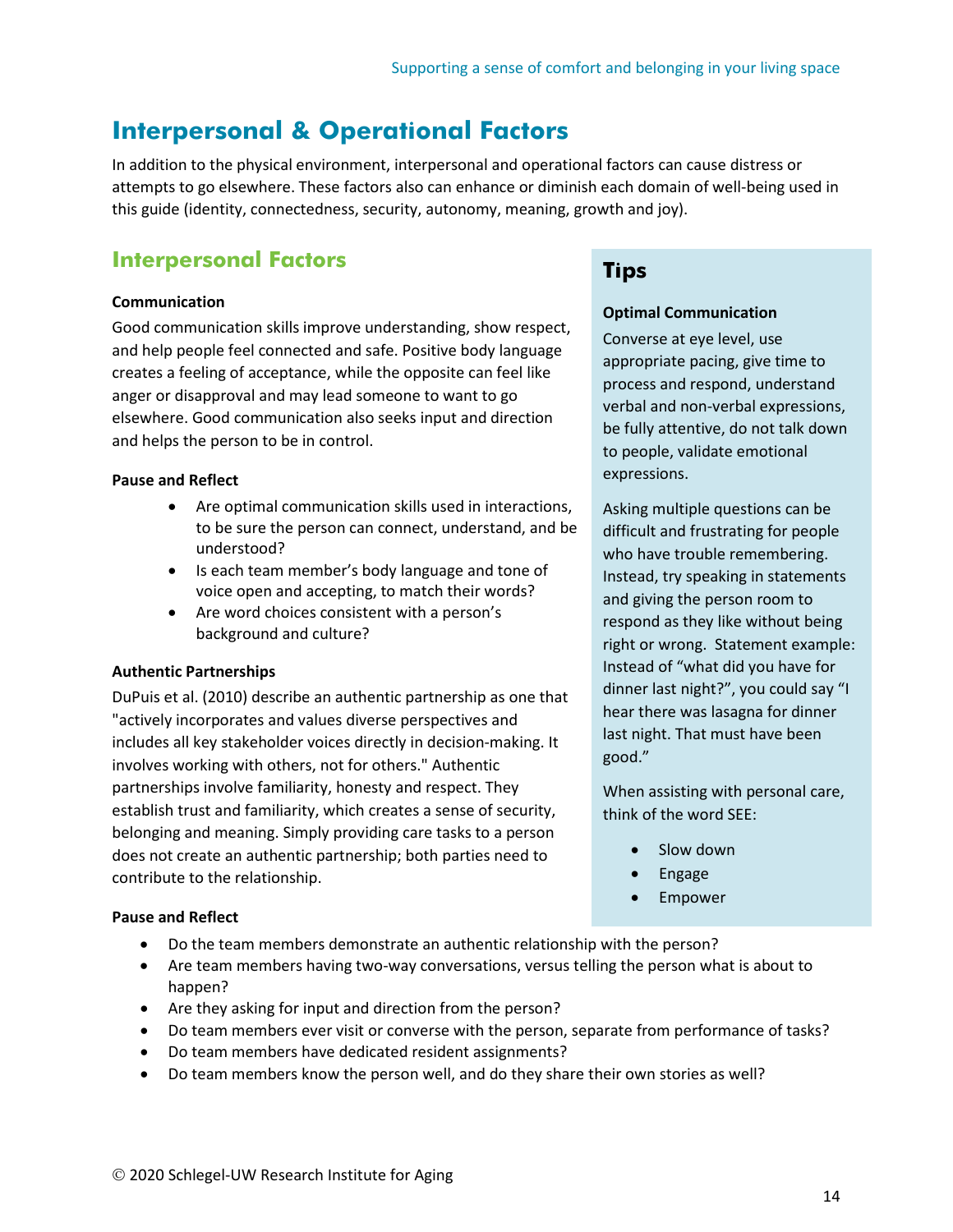- Is personal care performed with proper pacing, engagement, and input from the person? Do team members connect before starting a task? Is comfort, privacy, and dignity maintained throughout?
- Are relationships between residents facilitated?

# **Operational Factors**

Daily operations can affect people's well-being. Many things we do in the course of our work day may be having an adverse effect on residents.

### **Pause and Reflect**

- Do team members have dedicated resident assignments, so as not to confront the person with strange faces?
- Are all room boundaries and personal belongings respected, and never breached without permission?
- Is anyone walking through the living space who does not have a specific purpose there?
- Do team members engage the person in meaningful dialogue during all tasks?
- Do team members take time to visit residents outside of performing tasks? (An authentic relationship means not just engaging with a person when you need them to do something.)
- Do people make their entrances and exits without a great deal of commotion or visibility, in order to avoid cueing people to leave?
- Are there intrusive and/or unnatural sounds, like alarms, overhead pages, or machinery that would create a sense of fear, confusion, or being in a place that does not feel like home?
- Do residents have input in the layout of their bedroom?
- Are people contributing meaningfully to daily life in the living space (e.g., setting tables for dinner, taking care of plants, dusting a book shelf, or just giving input on something that is done)?
- Are people sitting for long periods of time, not being meaningfully engaged? Are they bored?
- Are team members holding conversations or creating other noise outside resident doors at night?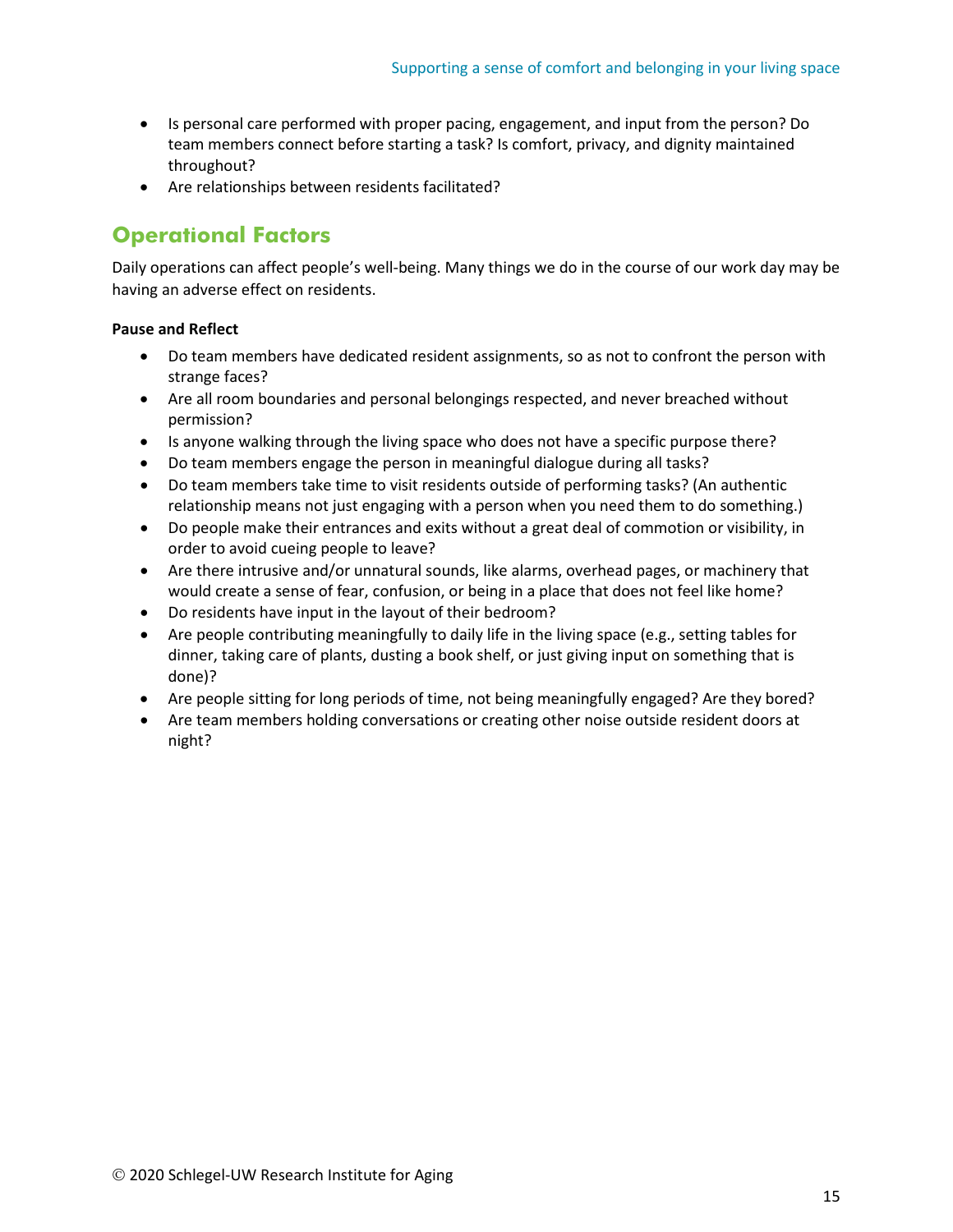# <span id="page-16-0"></span>**Action Plan**



Review all of the notes that you have made and put them into the action plan below. You may not be able to change everything you would like to at once, so prioritize them. Begin with the steps that are most urgent and/or easiest to implement. Decide who will be responsible for overseeing each step and what other individuals or departments you may

need to reach out to for assistance. Set a date to check on your progress and make adjustments as needed.

### **First Steps - Today**

| 2. |  |
|----|--|
|    |  |
|    |  |
|    |  |
|    |  |
|    |  |

#### **Next Steps – Over the Next Few Weeks**

| 1. |                                       |  |
|----|---------------------------------------|--|
| 2. |                                       |  |
| 3. |                                       |  |
|    |                                       |  |
|    |                                       |  |
|    |                                       |  |
|    |                                       |  |
|    | Next Steps - Over the Next Few Months |  |
|    |                                       |  |
|    |                                       |  |
| 3. |                                       |  |
|    |                                       |  |
|    |                                       |  |
|    |                                       |  |
|    |                                       |  |
|    |                                       |  |

**In following this plan, it is hoped that residents will gain a better sense of belonging and overall wellbeing.**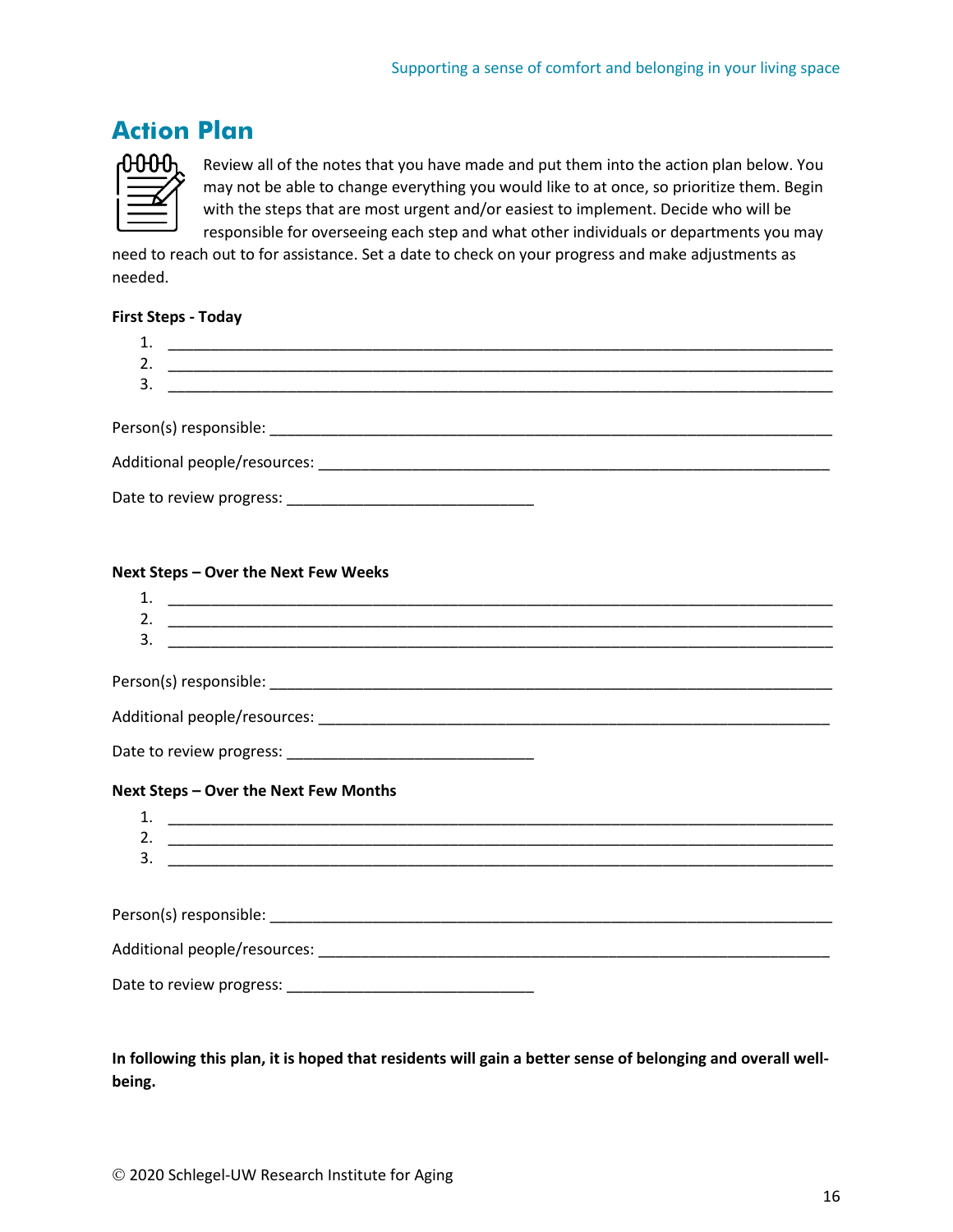# <span id="page-17-0"></span>**Resource List**

**Talking sense: Living with sensory changes and dementia.** (Author: Agnes Houston, with Julie Christie)

http://www.lifechangestrust.org.uk/sites/default/files/publications/Dementia%20and%20Sensory%20C hallenges%20Booklet%20April%202017.pdf

*Large posters* **and** *illustration info sheets* (Author: Dementia Enabling Environments)

http://www.enablingenvironments.com.au/downloads.html

**Good practice in the design of homes and living spaces for people with dementia and sight loss**  (Authors: Corinne Greasley-Adams, Alison Bowes, Alison Dawson and Louise McCabe)

http://dementia.stir.ac.uk/system/files/filedepot/12/good practice in the design of homes and livin g\_spaces\_for\_people\_living\_with\_dementia\_and\_sight\_loss\_final.pdf

### **Decibel Meter**

A decibel meter can be used via phone application (downloaded for free online) or an actual decibel meter that includes a light indicator (purchased in-store).

### **Authentic Partnerships**

DuPuis, S.L., Gillies, J., Carson, J., and Whyte, C. (July 2012) Moving beyond patient and client approaches: Mobilizing 'authentic partnerships' in dementia care, support and services. Dementia 11(4):427-452.

# **Additional Reading**

**Improving the design of housing to assist people with dementia** (Author: University of Sterling)

http://www.cih.org/resources/PDF/Scotland%20general/Improving%20the%20design%20of%20housing %20to%20assist%20people%20with%20dementia%20-%20FINAL.pdf

**Dementia beyond drugs: Changing the culture of care** (Author: G. Allen Power)

*http://www.healthpropress.com/product/dementia-beyond-drugs-second-edition/*

**Dementia beyond disease: Enhancing well-being** (Author: G. Allen Power)

http://www.healthpropress.com/product/dementia-beyond-disease-revised-edition/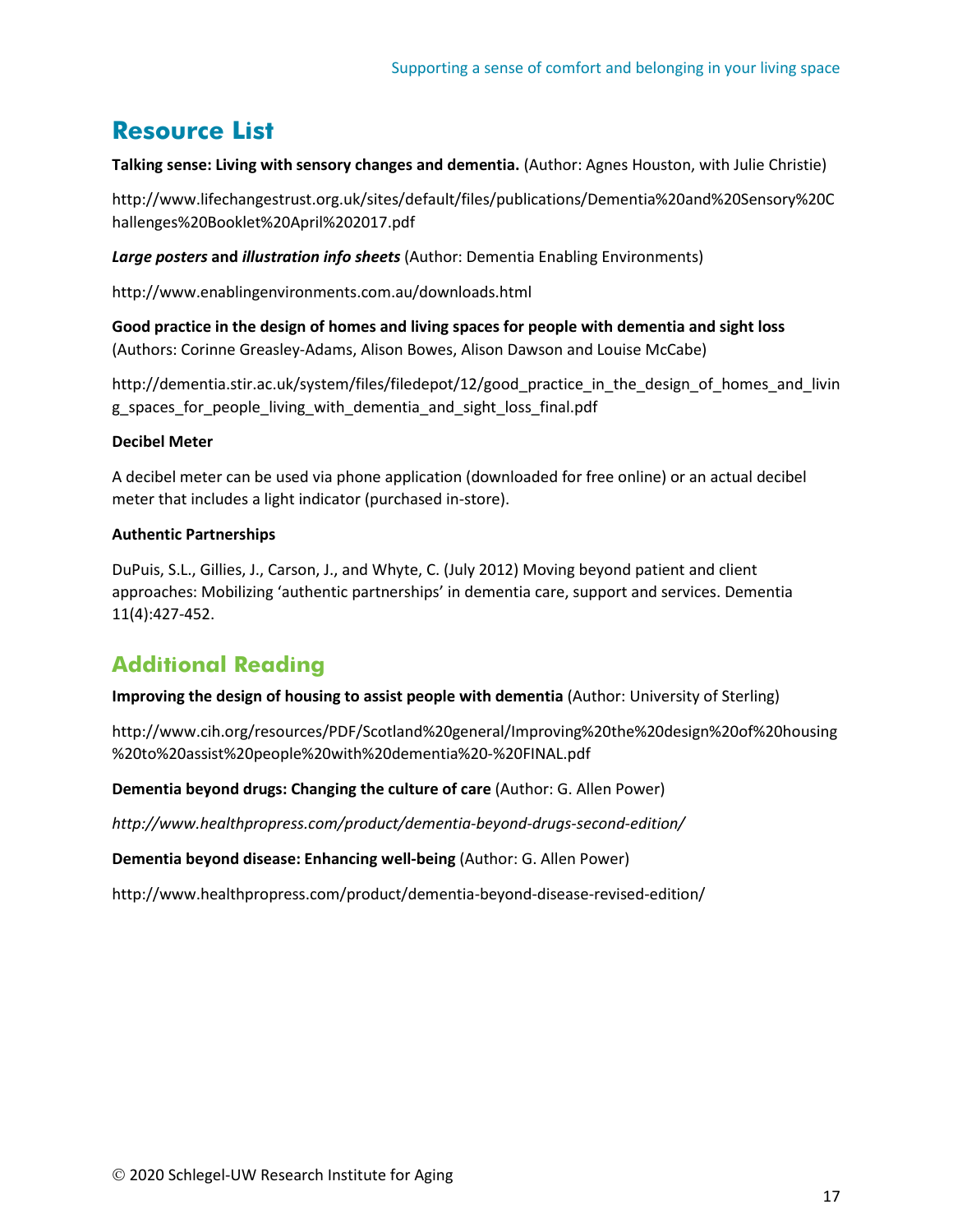# <span id="page-18-0"></span>**Acknowledgement**

This document written by Laura Aguiar B.ASc., M.P.H. & G. Allen Power M.D., Schlegel Chair in Aging and Dementia Innovation.

The authors would like to acknowledge the support and input from the following people.

For review and input into guide content:

- Kirsty Bennett—Architect, Dementia Training Australia
- Samantha Biglieri, PhD—Planning in Urban Development, University of Waterloo
- Jennifer Carson, PhD—Director, Gerontology Program, University of Nevada-Reno
- Prof. Richard Fleming—School of Nursing, University of Wollongong, NSW, Australia; Dementia Training Australia
- Emi Kiyota, PhD—Environmental gerontologist and founder of Ibasho
- Prof. Natalie Rowe—Faculty of Arts, Media and Design, Fanshawe College, London, ON

People living with a diagnosis of dementia:

- Phyllis Fehr, RN—Ontario, Canada
- Agnes Houston, MBE—Edinburgh, Scotland
- Kate Swaffer—Adelaide, South Australia
- Mary Beth Wighton—Ontario, Canada

Thanks also to the team members and residents of the Hagey neighbourhood at The Village at University Gates, Waterloo, Ontario and Melanie Pereira, RN, GNC, Clinical specialist at Schlegel Villages, for helping to conduct a formal evaluation of the guide.

The authors also gratefully acknowledge the Schlegel family for raising the issue to be studied, RIA chairs and specialists Veronique Boscart, RN, PhD, Carrie McAiney, PhD, and Linda Sheiban-Taucar, RN, MSc for input into the guide's development, RIA Executive Director Josie D'Avernas and the RIA staff for its formatting and dissemination.

Icons used in this document were made by Freepik from www.flaticon.com.

### <span id="page-18-1"></span>**Learn more**

For more information about this resource, connect with our team:

**Schlegel-UW Research Institute for Aging (RIA)** 250 Laurelwood Drive, Waterloo, ON N2J 0E2

Phone: 519-904-0660 Email: info@the-ria.ca Website: www.the-ria.ca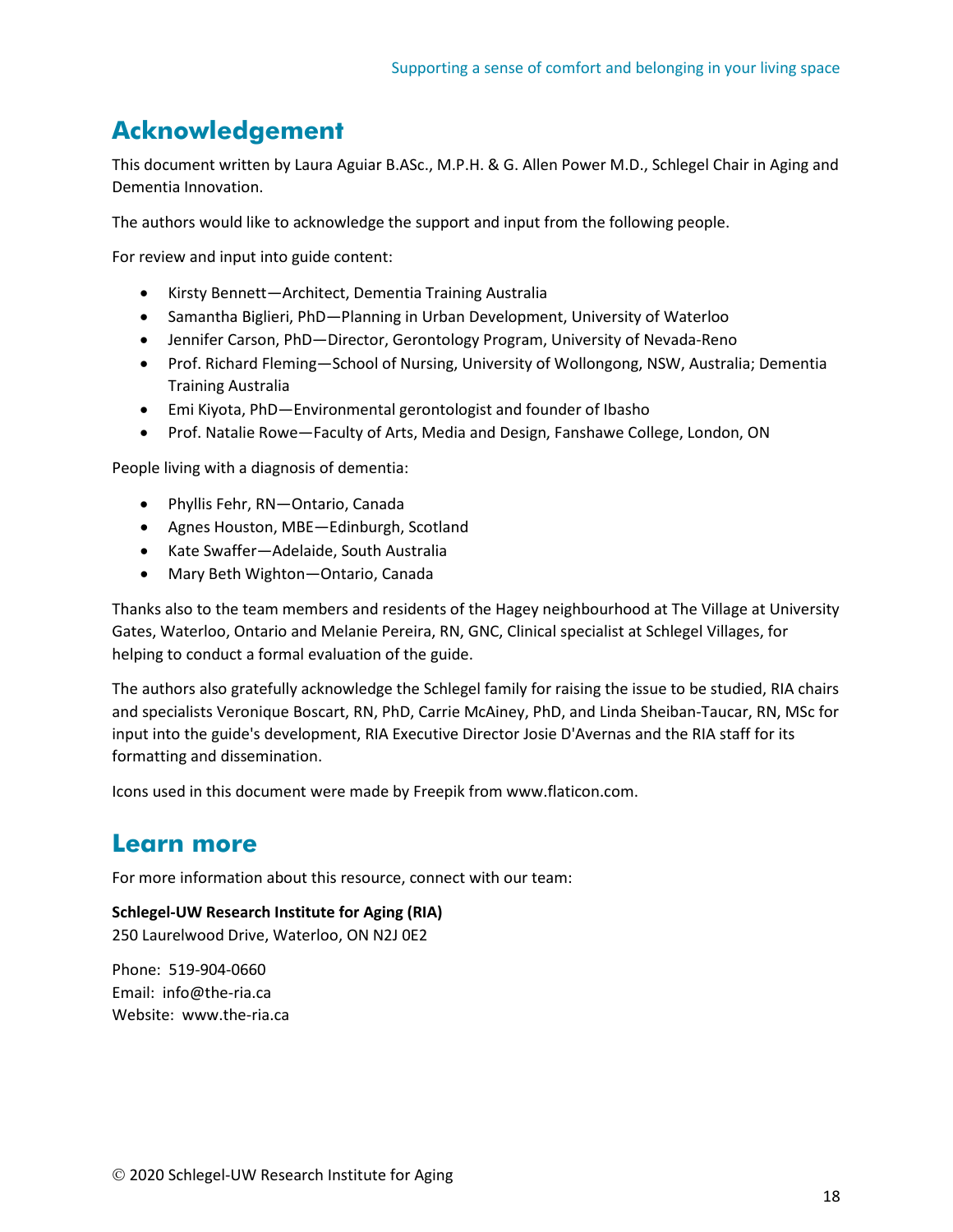# <span id="page-19-0"></span>**Appendix A**

**Figure 1: Adaptation of Maslow's Hierarchy [taken after the example of the employee engagement application by Loyaltyworks Inc. (www. loyaltyworks.com)}**

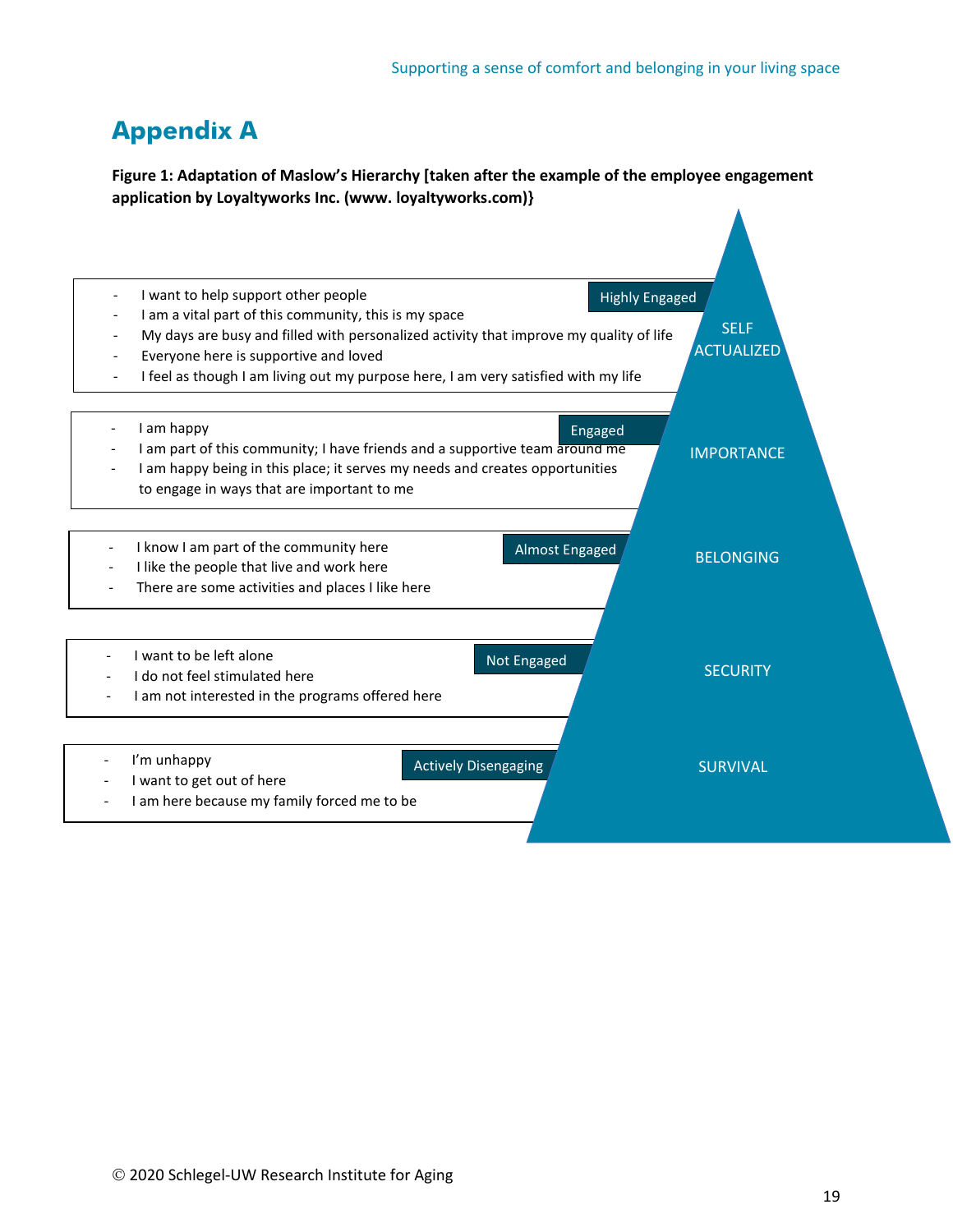# <span id="page-20-0"></span>**Appendix B**

The following is an excerpt from *Dementia beyond drugs: Changing the culture of care*, c. 2017, Health Professions Press, Inc.

Next time you are in [the residents'] living environment, sit down and close your eyes for a few moments. Relax, breathe slowly, and focus your thoughts on the sounds around you. What do you hear?

If the home is still ensconced in the institutional model, you may hear overhead pages, intercoms, call bells, or chair alarms. Imagine how the sound of disembodied voices is experienced by a person who is disoriented. Note that the call bells and alarms are intended to be loud and somewhat annoying so that they are not ignored by staff. Imagine how a person with dementia feels when these sudden loud noises occur in her environment.

Next, listen for other sounds that you would not find in the home environment—the "thud-thud" of the pill crusher, the elevator's arrival bell, and the constant sounds of the fax machine, copier, and phones at the nurses' station.

Now, listen to the television in the lounge. What does it sound like? Are the commercials loud and jarring? Does the sound of gunfire and screaming accompany a police drama? Do you hear the loud angry voices from a soap opera or a contentious talk show? We tend to let these sounds roll off us, but how do they feel to a person with dementia?

Finally, listen to the voices you hear around you. Start with the quantity and volume. Does it feel noisy and hectic around you? Listen to the tone of the voices. Do they sound relaxed or stressed? Does the atmosphere feel warm and inviting or cold and harried? Imagine experiencing these sounds and moods day after day. Are you in a place where you could relax and feel at home? Doesn't it feel like a "battle zone" at times?